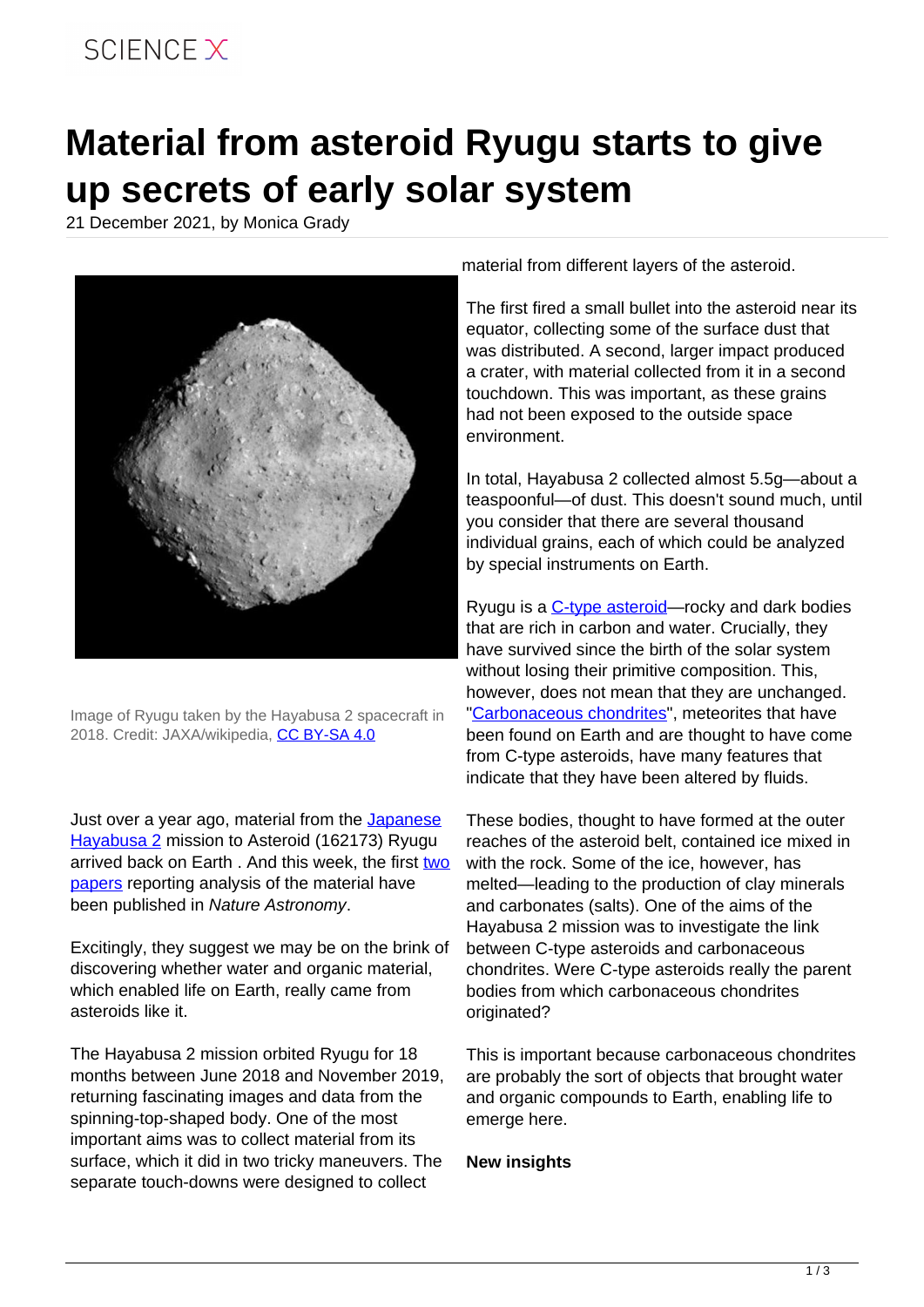As they were irreplaceable samples, the analyses started with non-invasive and non-destructive observations and are being followed by complex measurements that require specimens to be manipulated and prepared, an ongoing process.

So what are the preliminary results? The bulk density of Ryugu was measured by Hayabusa 2 to be around 1,190 kilograms per cubic meter. This was as expected, since the asteroid is assumed to be a rubble pile of material that has come together following the collision of a larger body. It, like most asteroids, has a high porosity—lots of void spaces between the rocky components.

But it was a surprise that the density of the collected material was similarly low in density, at around 1,300 kilograms per cubic meter. This is surprising because the collection process should have collapsed the voids and leave a denser heap of particles. These particles would also have been further shaken together during transit and atmospheric entry. The density is also much lower than that of the meteorites presumed to be similar to Ryugu.

The authors speculate on two complementary reasons for this. Meteorites that ended up on Earth were once removed by collision from their parent asteroid. Unlike the Ryugu material, which was protected by its capsule, their final dramatic plunge through Earth's atmosphere had a direct effect on them—causing break-up and fragmentation. So the system history. meteorites that arrive on Earth have had at least one additional event that could cause their porosity to decrease. Ryugu may also contain more lowdensity material, such as organic molecules, than such meteorites.

This is extremely important because it implies that the material from Ryugu has preserved a component of carbonaceous material that we have not been able to study before. This should allow us to learn more about the primordial building blocks of life.

The composition of many of the Ryugu grains has also been evaluated by spectroscopy—a technique [original article](https://theconversation.com/material-from-asteroid-ryugu-starts-to-give-up-secrets-of-early-solar-system-173884). that shines light on a sample and measures the wavelength of the light reflected back. This is not

the most usual of techniques for preliminary compositional analysis—but it has been employed because it is non-destructive, requires no sample preparation, and enables direct comparison of the grains with measurements taken of the surface of Ryugu by Hayabusa 2.

As would be anticipated, the spectra of the grains (from both touchdowns) and the asteroid surface are very similar and all contain the same fingerprint for water (as OH, hydroxide). The more detailed laboratory analysis, at higher wavelengths than measured at the asteroid, found additional features, one of which is identified as from a nitrogen-bearing component, which, the authors suggest, might be from ammonium-bearing clay minerals or nitrogenrich organic material. That said, we don't yet know how abundant organic compounds might be in the samples—that must wait for a different analytical technique.

The authors also found a huge carbonate grain about half a millimeter long that could be ironrich—very characteristic of this type of meteorite.

This is, however, preliminary analysis. The papers have achieved two things: the first is that they have shown us that the material from Ryugu is primitive and sufficiently different from known meteorites to make us think again about how representative meteorites are of asteroids. This might come to change some aspects of our view of early solar

And the second thing? They have left us—okay, me—desperate to learn more about these precious materials. I await eagerly the next set of papers and—even more keenly—an opportunity in the future to analyze a sample myself.

Thank you JAXA and thank you Hayabusa 2 team. You have brought at least one planetary scientist some real festive joy at the end of a difficult year. And a great deal to look forward to in 2022.

This article is republished from [The Conversation](https://theconversation.com) under a Creative Commons license. Read the